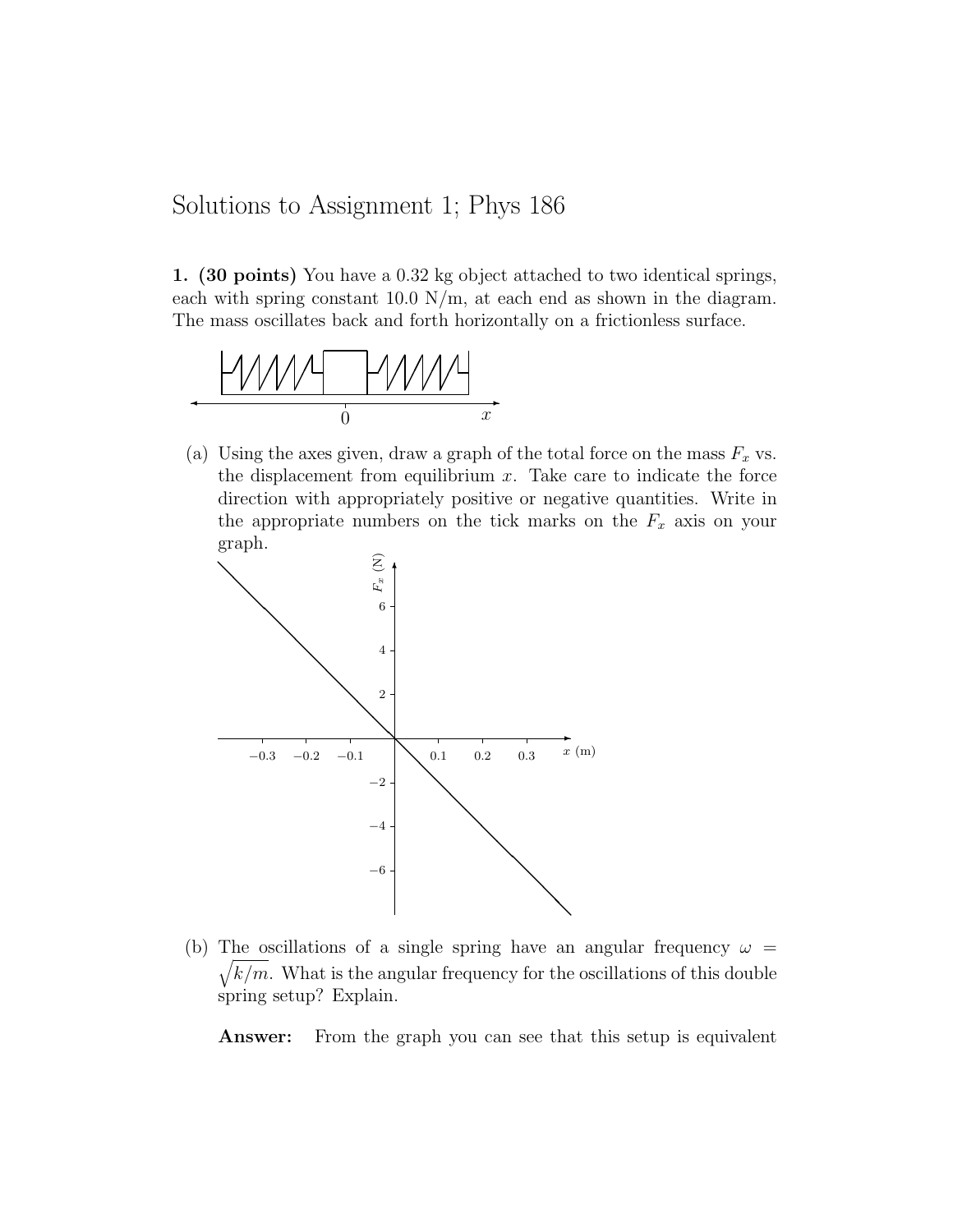to a single spring with an effective spring constant  $2k = 20.0$  N/m. Therefore

$$
\omega = \sqrt{\frac{2k}{m}} = 7.91 \text{ Hz}
$$

**2.** (20 points) You're given a spring, a known mass  $m_0$ , and an unknown mass  $m_1$ . The only measuring device you have is a stopwatch. Describe an experiment you would design in order to determine  $m_1$ . Provide an equation that expresses  $m_1$  in terms of  $m_0$  and quantities you can measure with your stopwatch.

Answer: With a stopwatch, the only thing about the spiring-and-mass systems we can measure is the periods.

The period of oscillations will depend on the mass. So we first measure the period  $T_0$  for oscillations with the known mass. (To reduce error, we probably should measure how long  $N \geq 100$  oscillations take, and find the period by dividing the reading on the stopwatch by  $N$ .) We use the same procedure to measure  $T_1$ . Then, notice that the period is

$$
T = \frac{2\pi}{\omega} = 2\pi \sqrt{m/k}
$$

Therefore, k will cancel out if we take the ratio of the two periods:

$$
\frac{T_1}{T_0} = \sqrt{\frac{m_1}{m_2}} \quad \Rightarrow \quad m_1 = \left(\frac{T_1}{T_0}\right)^2 m_0
$$

3. (20 points) We characterize waves by their frequency, wavelength, and amplitude. Audible sound has a frequency range of 20 Hz to 20 kHz, wavelengths between 1.7 cm and 17 m, and a minimum intensity of  $10^{-12}$  W/m<sup>2</sup>. Ultrasound can be used for medical imaging, where it can resolve structures with sizes considerably less than 1 cm. The "ultra" in ultrasound must therefore refer to higher than audible frequency, wavelength, or amplitude—which one? Explain. For the range of values in question, you can take the speed of sound to be constant.

Answer: Since medical imaging should see detail with sizes less than 1 cm, we need sound with wavelengths *less* than audible wavelengths which start